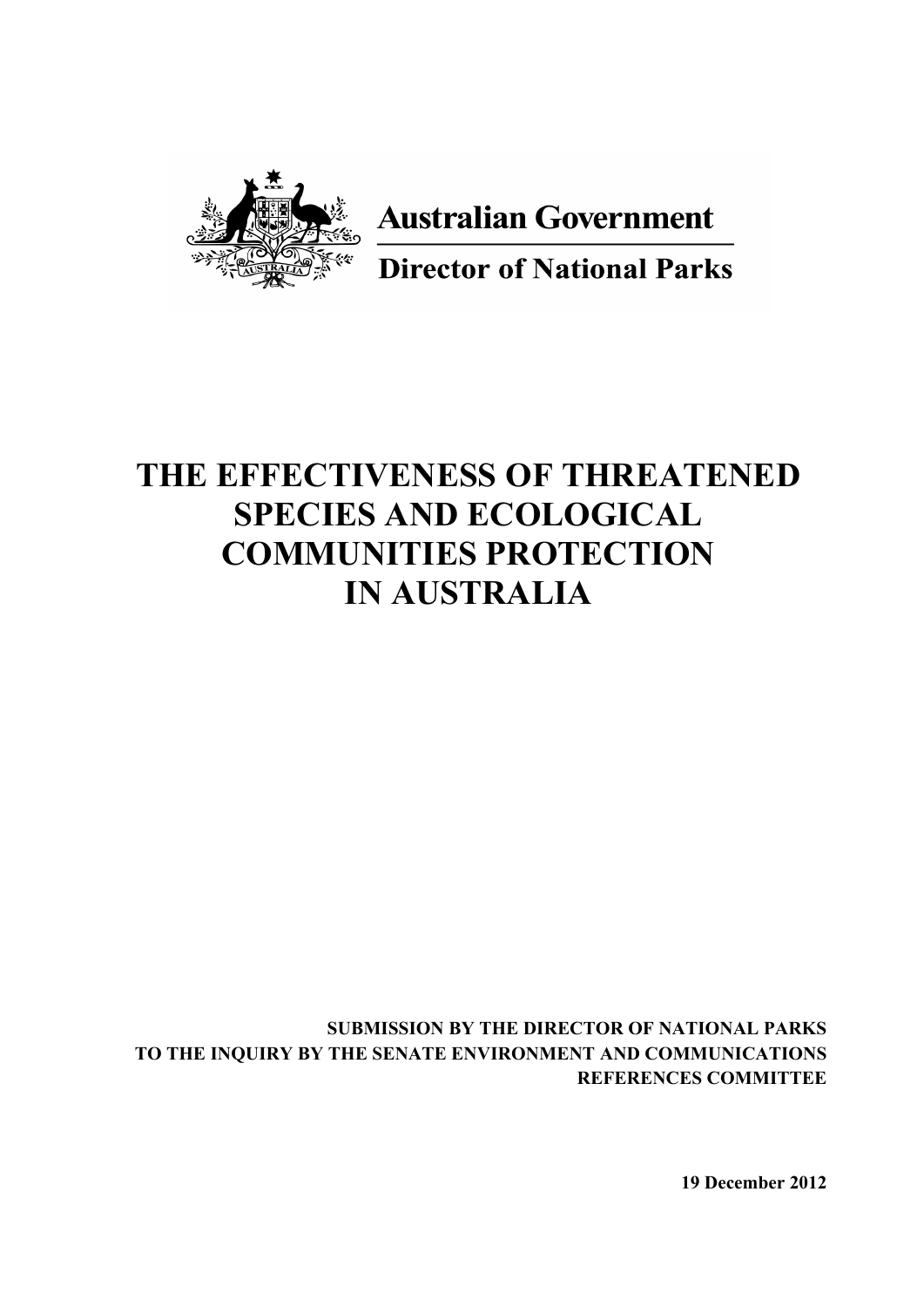## **EXECUTIVE SUMMARY**

Protected areas such as national parks are the primary tool globally for conserving biodiversity and, properly resourced and managed, are an efficient and effective way of protecting biodiversity, including threatened species and ecological communities. This is exemplified by the terrestrial reserves managed by the Director of National Parks through Parks Australia.

Parks Australia is committed to conserving the rich biodiversity within the six Commonwealth national parks—Booderee, Kakadu, Uluru-Kata Tjuta, Christmas Island, Norfolk Island and Pulu Keeling—and the Australian National Botanic Gardens.

Each park uses a combination of ecosystem-wide and species-specific approaches to meet its conservation objectives. This mix is essential for the effective management of protected areas.

Effective monitoring is a crucial management tool across our parks, however monitoring alone is not enough. What counts is the action taken as a result of research and monitoring—that is, adaptive management. We work closely with researchers and incorporate the lessons learned from research and monitoring into new tools, techniques and management actions within our parks and reserves. We draw on expert advice through a number of park-specific research advisory committees, and from a wide array of researchers and research institutions through partnerships, consultancies and specific projects.

Science is fundamental to good decision-making across our parks. Through our partnerships with leading research institutions, government agencies and the private sector, we greatly increase the value of our research investment. By partnering in external studies and commissioning specific research where necessary, we access the best available minds to help us tackle many of our park management challenges.

There are major issues that need to be addressed to effectively protect threatened species (and biodiversity more broadly) both in and outside protected areas. Legacy issues, inadequate knowledge and resource constraints require a commitment to improving understanding, developing creative approaches, collaboration with neighbours and other partners, and a passion and will to succeed. The overwhelming challenge for us and the nation is to effectively prioritise our conservation actions, acknowledging that resources will never allow us to do everything and we will never have perfect knowledge of the threats we face.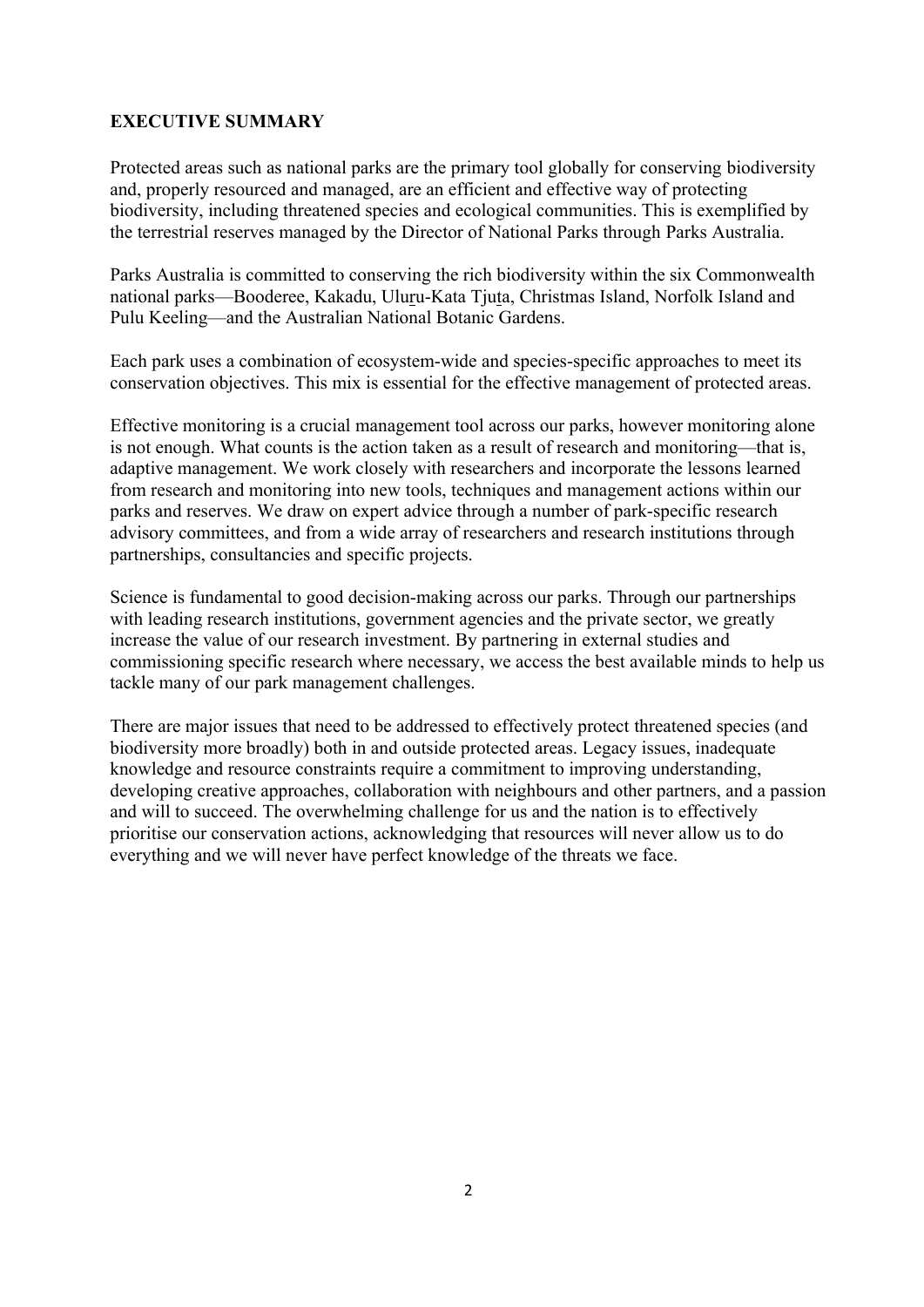$"$  #  $$%$  % & ' $$*#%$  (')

> $\begin{array}{ccc} & . & & . & \rightarrow \end{array}$  $\overline{(\ }$  $\overline{(}$ )  $\qquad \qquad ^{*}$

 $, +$   $, +$   $-$  % & \$ # , # \$ # +

 $\overline{\phantom{a}}$ 



 $\frac{0}{0}$ 

 $\overline{0}$ 

3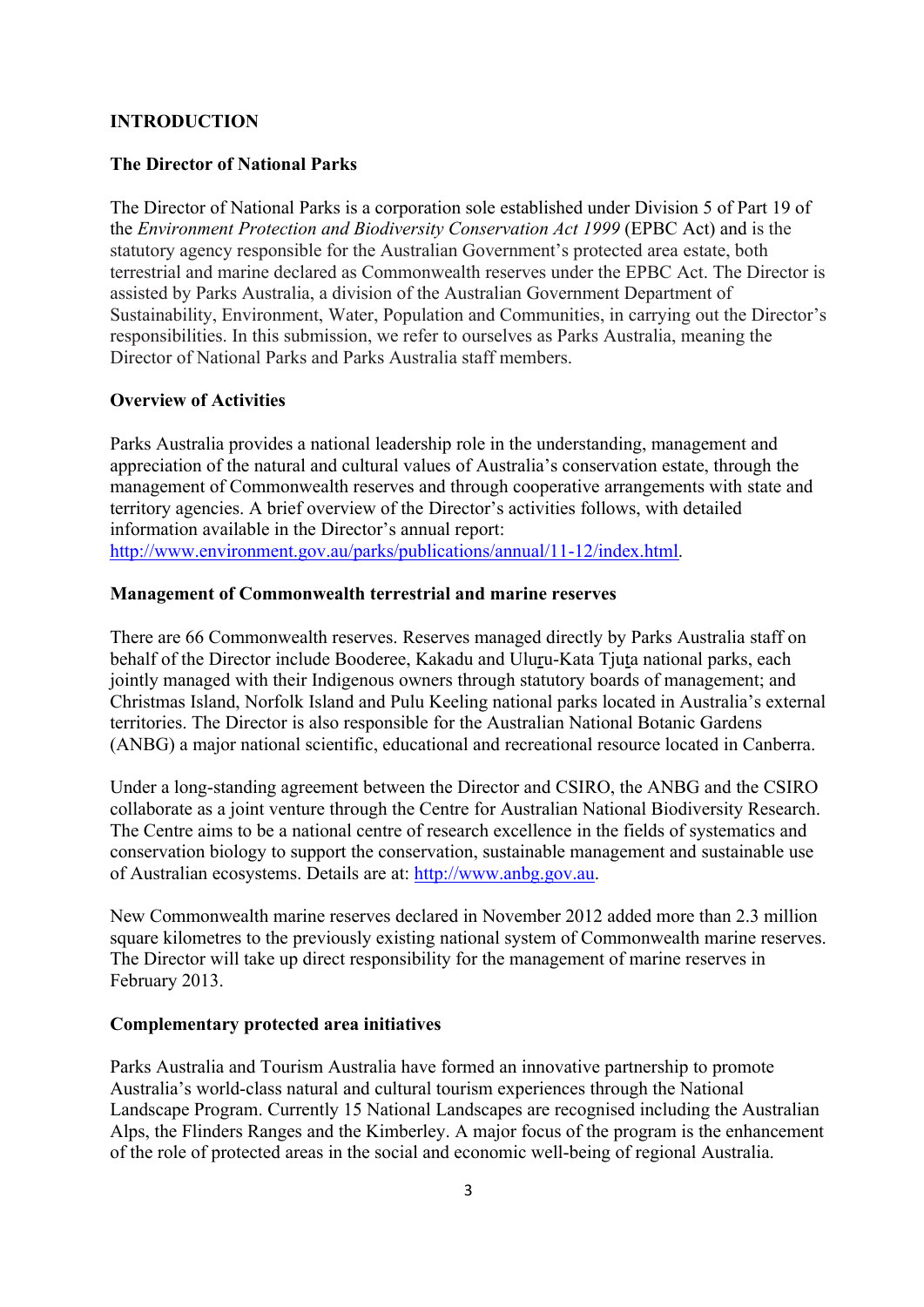





l,



 $\frac{9}{6}$ 

 $\overline{1}$  $\overline{8}$  $\overline{\phantom{a}}$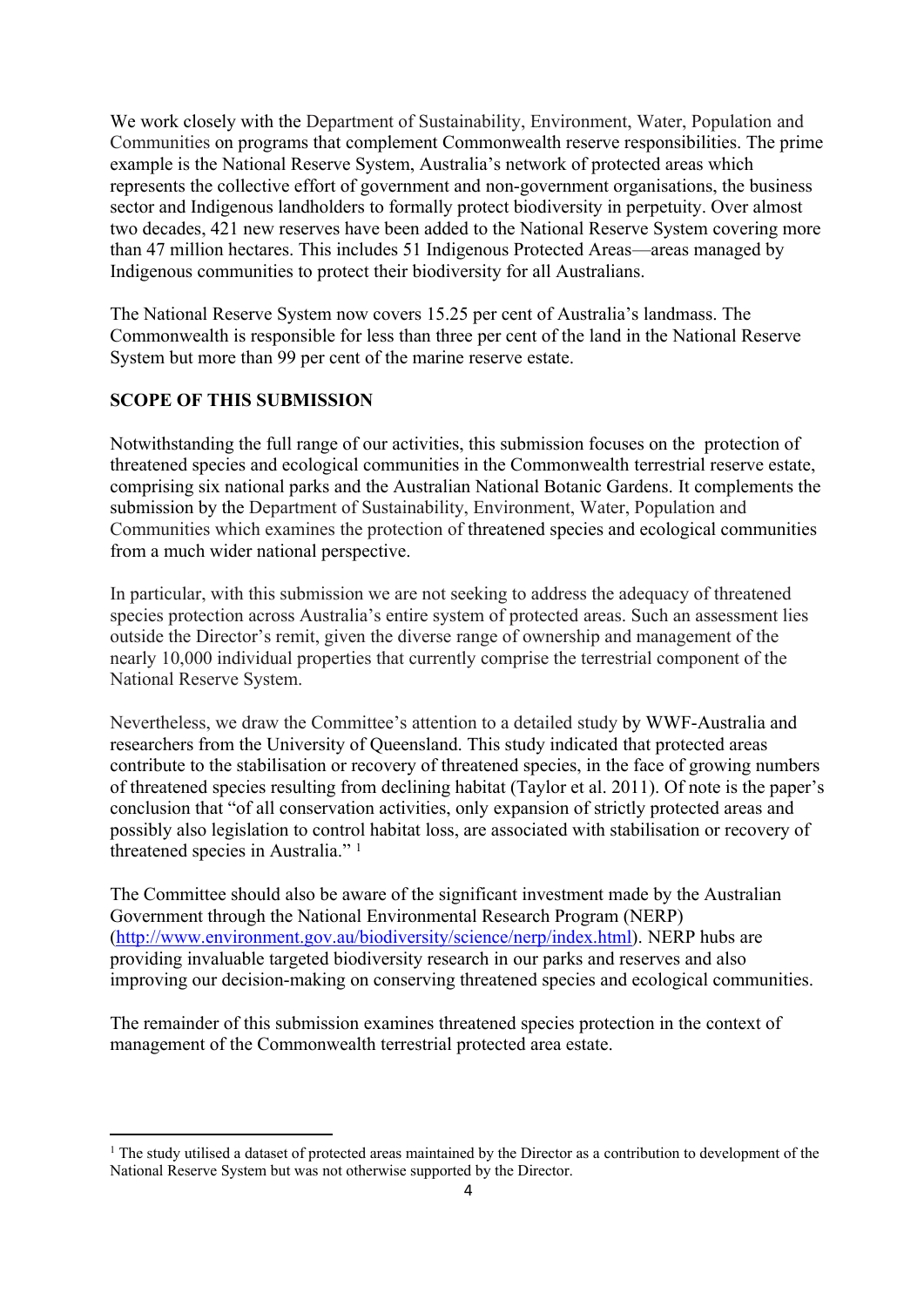

 $\big)$ 

 $\overline{c}$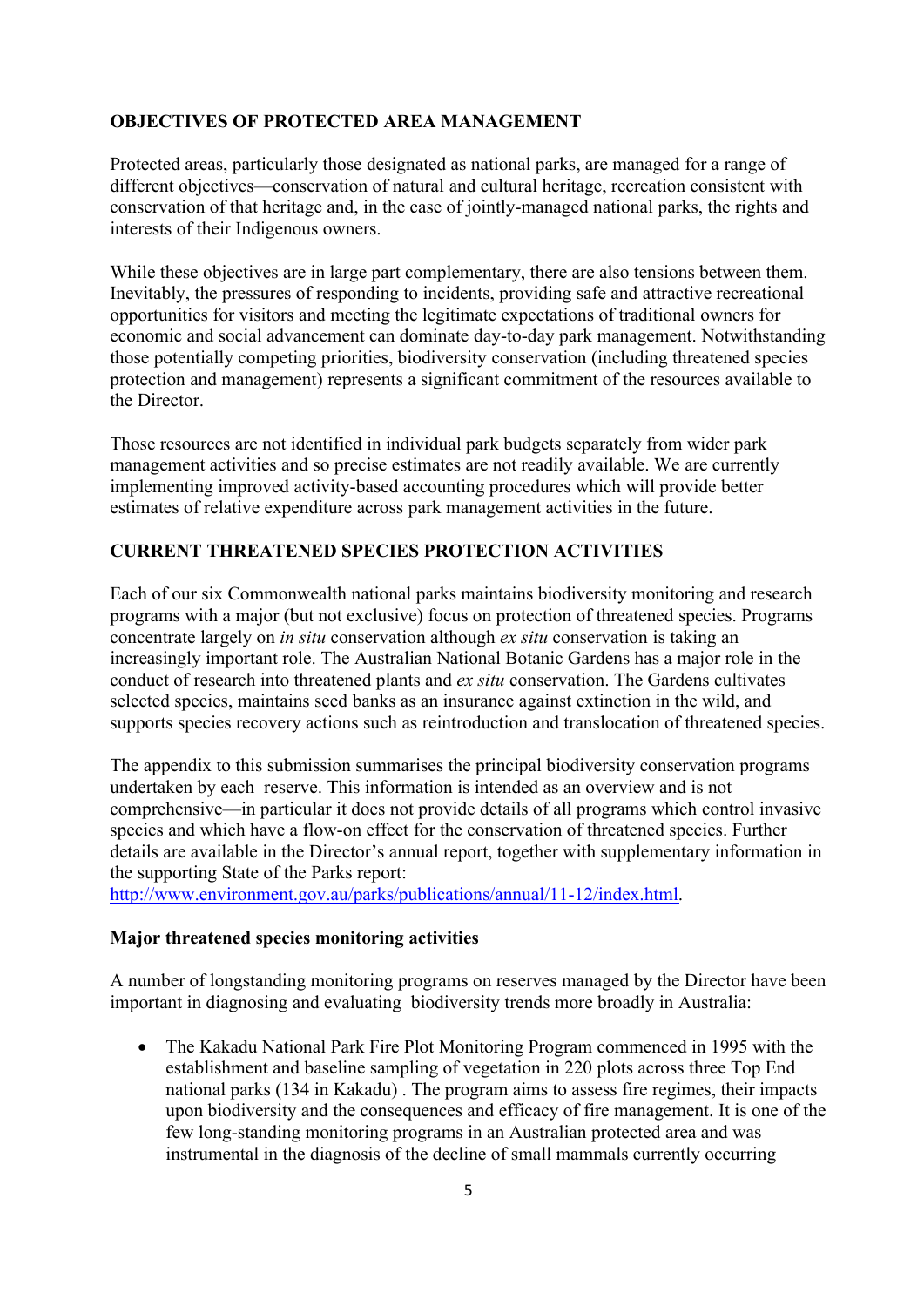across Australia's northern savannas. While this work provides an essential indicator of regional trends, it does not provide a complete picture of the state of biodiversity conservation for the park and the program is complemented by targeted surveys, research projects and anecdotal sightings of species by park staff.

- For the past 21 years, Uluru-Kata Tiuta National Park has conducted a long-term biennial vertebrate fauna monitoring program across eight habitat types. That monitoring has been supported by targeted monitoring of threatened species including rare plants, the threatened great desert skink (*Liopholis kintorei*) and the brush-tailed mulgara (*Dasycercus blythi*).
- The Christmas Island biennial island-wide survey is a core monitoring and management tool which began in 2001, with the most recent survey conducted in 2011—the islandwide survey approach has more recently been extended to Pulu Keeling National Park.
- At Booderee National Park a comprehensive park-wide biodiversity monitoring program based on 132 permanent monitoring sites has been in place for nearly a decade through a partnership with the Australian National University. This program has provided invaluable information on the effectiveness of park management and in particular the effectiveness of the park's control programs for the introduced red fox (*Vulpes vulpes*) and invasive bitou bush (*Chrysanthemoides monilifera*).
- A new monitoring regime for Norfolk Island National Park is in its early stages of implementation and aims to assess the effectiveness of the park's management programs with a new focus on outcomes rather than outputs.

#### **Utilisation of Science**

Science underpins the design, implementation and effectiveness of our biodiversity conservation work. Major conservation programs are developed at the individual park level and often implemented in collaboration with researchers to ensure programs are delivered using the best available information. Formal science-based advisory groups, in place for many years, guide the application of science to our biodiversity conservation work—the Kakadu Research Advisory Committee and Christmas Island's Crazy Ant Scientific Advisory Panel are prominent examples.

Key examples of the application of science to our biodiversity conservation programs include:

- A series of six Kakadu National Park workshops were held between 2007 and 2010 with stakeholders in the Kakadu region. The workshops focused on the agents of landscape change, with the aim of identifying and discussing management issues, emerging threats, knowledge gaps and research priorities on a local, regional and national scale. The workshops have led to an ongoing exchange of personnel and resources across government agencies and non government organisations, working on fire, weeds, feral pest and cultural issues. They were also an important driver for the current NERP research projects in Kakadu. A threatened species workshop is scheduled for 2013.
- Kakadu's Biodiversity Hotspot Survey Program is a major collaborative project with the Northern Territory government. The program involves targeted surveys of threatened species in recognised biodiversity hotspots in the park, largely in the Arnhem Plateau. Species surveyed include a range of threatened and declining small mammals including the northern quoll (*Dasyurus hallacutus*) and the brush-tailed rabbit-rat (*Conilurus penicillatus*). The program began in 2008 and is currently due for completion in 2013.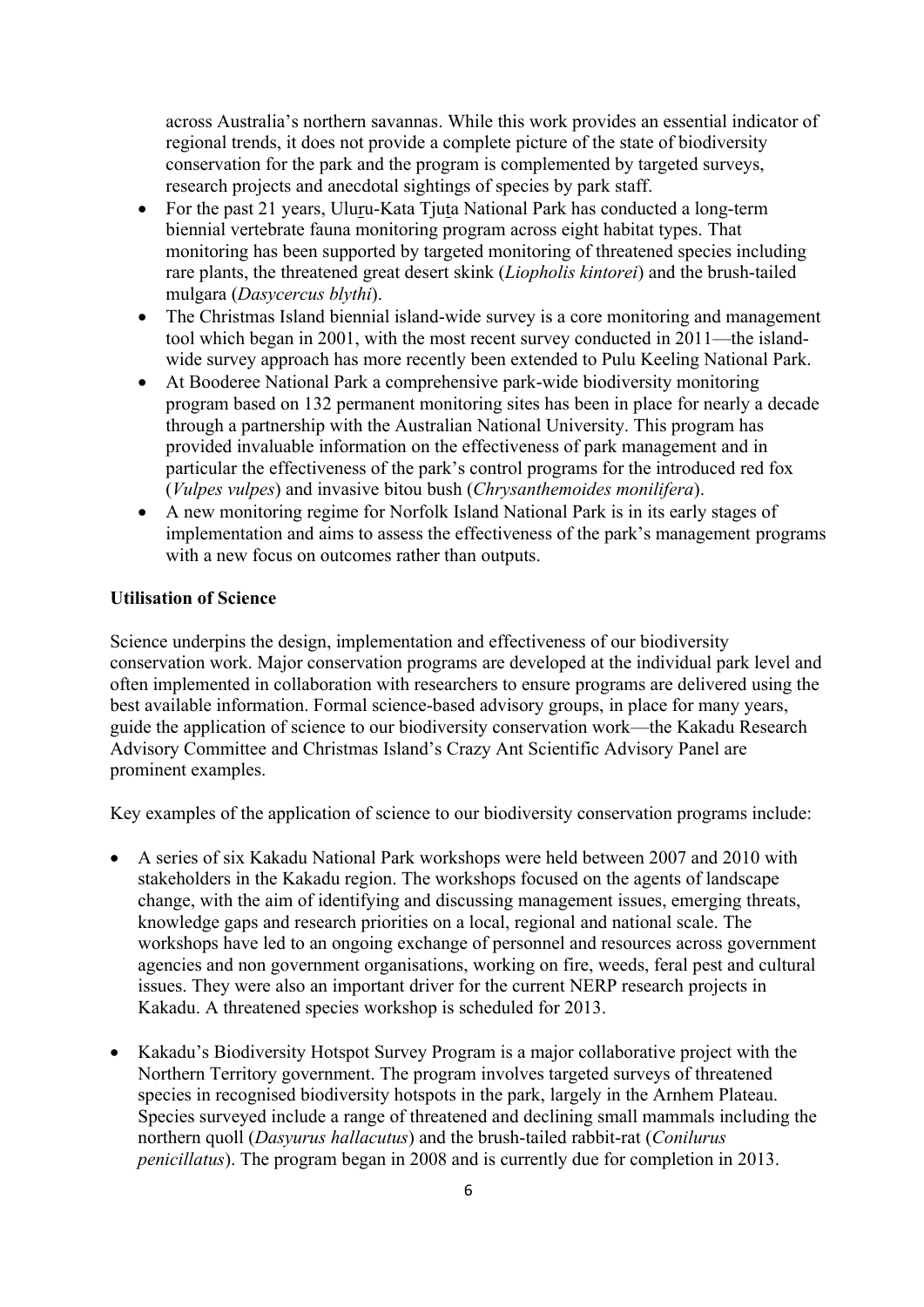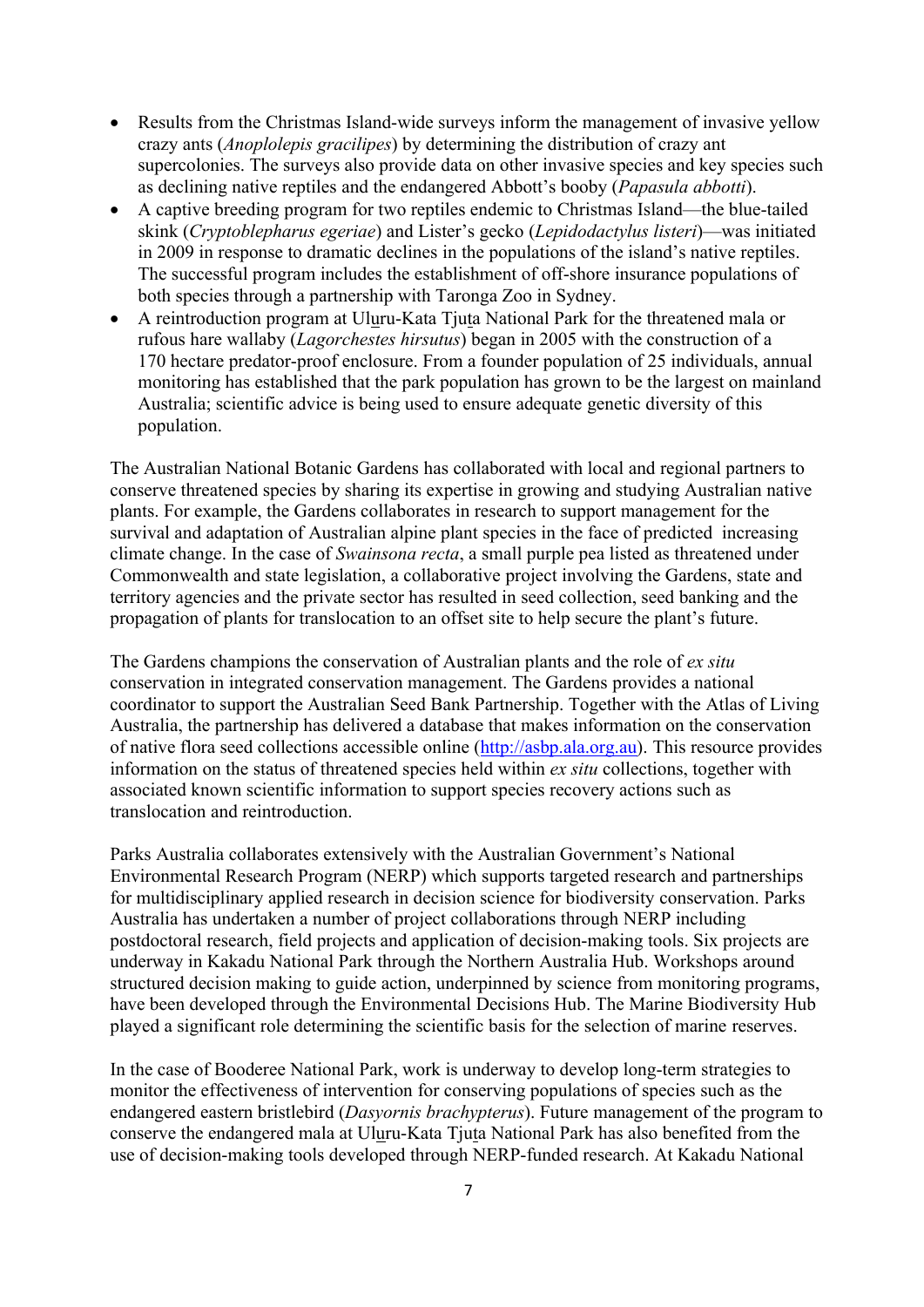Park, a NERP-funded project is focussing on the potential impact of feral cats on small mammals, with consultations with the park's traditional owners as part of the planning process.

#### **Assessing the effectiveness of management**

Parks Australia makes use of its investment in research and monitoring by incorporating research outcomes into our biodiversity conservation programs. In addition, towards the expiry of its statutory management plan, each park undertakes a technical audit to document the plan's implementation. These audits identify how the park is tracking against its aims, and provide an important foundation for the development of the next management plan including research priorities.

A recent research paper (Lindenmayer et al. in press) provides an evaluation of the success of Booderee's biodiversity conservation programs as a result of its long-running partnership with the Australian National University. The paper describes the development of the strong and enduring scientific-resource partnership at the park and how its results are being used to improve management programs on fire management, feral animal control and invasive weed control.

In a further example, the University of Melbourne is currently undertaking an evaluation of Kakadu's 'stone country' fire management program, instituted in 2007 with the objective of reducing damaging hot, late dry season fires in the Arnhem Plateau area of the park. This region is the site of a number of threatened fire-sensitive ecological communities and is characterised by high levels of species endemism, especially among plants. The park's detailed Landsat fire history information stretching back more than 30 years is a key data source for this evaluation.

While the final results of the evaluation are yet to be published, there appears to be strong evidence that the program is proving effective in reducing the incidence of damaging fire. The stone country burning program benefits from the active participation of the Indigenous owners who have appreciated the opportunity to reconnect with country and re-institute traditional burning practices.

## **CHALLENGES IN THREATENED SPECIES CONSERVATION**

While threatened species conservation has its own particular challenges—such as the inherent difficulty in conducting replicable research on species with small populations—the principal challenges largely mirror those that apply to biodiversity conservation more generally. None of these challenges is new or previously unrecognised. Nevertheless a sound understanding of their implications is necessary for any detailed consideration of enhanced approaches to threatened species management.

#### **Dealing with Legacy Issues**

As identified in the 2011 State of the Environment Report, many of the most pressing threatening processes that operate today are the result of deliberate or unintentional land-use and societal decisions made long ago; historical land clearing and introduced invasive species are prime examples. Such factors generally precede the establishment of any particular protected area and in many cases (such as weeds) operate across park boundaries and cannot be adequately addressed in isolation from surrounding land uses. It is important to ensure that the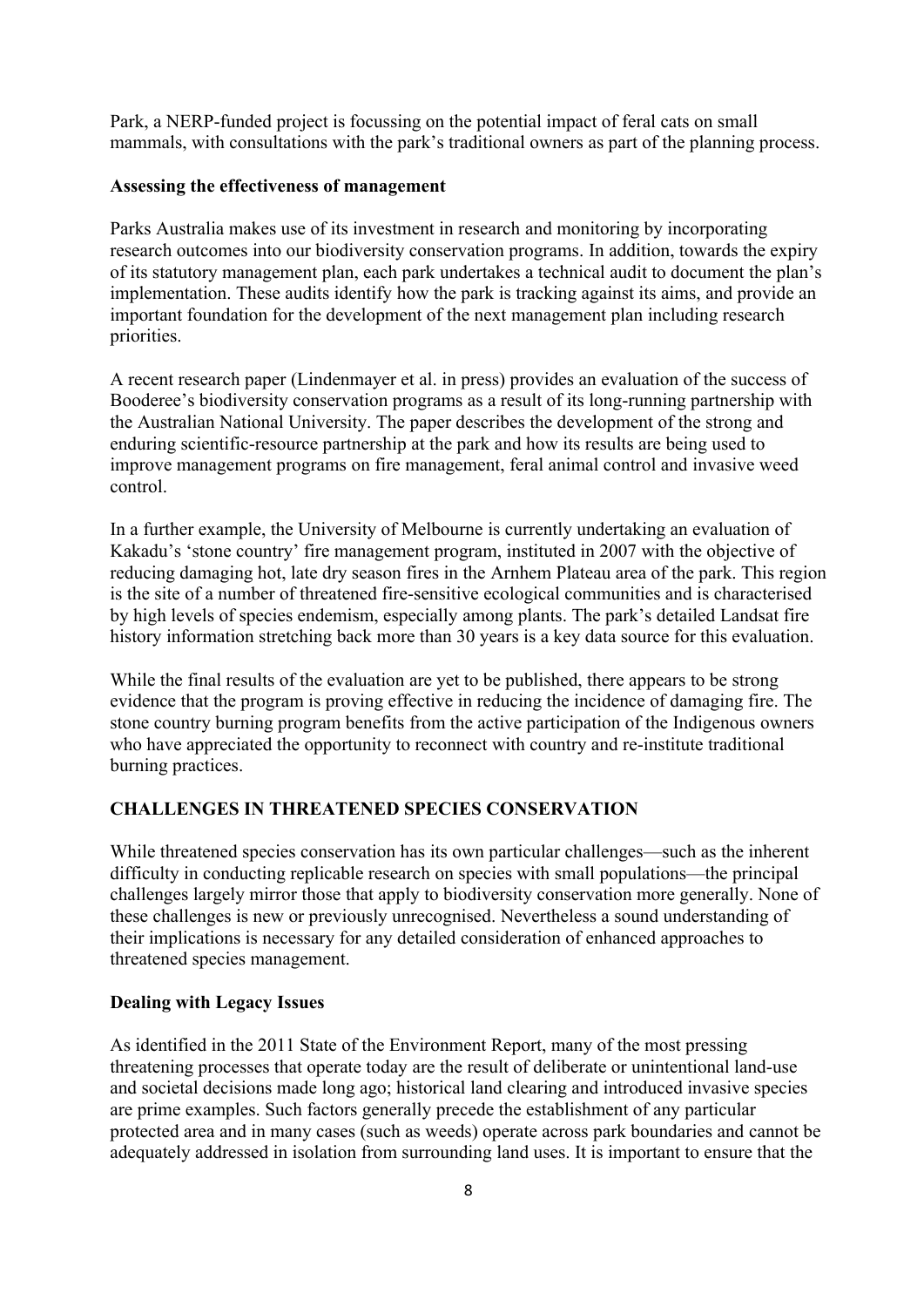variety of complementary actions developed to address these issues are sustained across different tenures—parks, private lands and land managed by other agencies for different objectives.

#### **Establishing Priorities**

It is inevitable that priorities need to be set in threatened species conservation. The resources required to implement all current and proposed recovery plans and to reverse the multiple threatening processes are beyond what are realistically likely to be available to government and non-government agencies alike. In many cases, there may not be clear management actions yet identified to address threats or remedy legacy issues.

Processes for priority setting are not yet well established, neither within parks managed by the Director nor for threatened species conservation more generally. A range of factors needs to be taken into account in priority setting (including social and economic considerations). Despite the recent development of priority-setting tools for conservation, they are not yet widely deployed in Australia.

For example, it would be an advance to adopt a more objective basis for establishing priorities, one which gave greater emphasis to relative conservation status, taxonomic distinctiveness and the importance of ecosystem function in identifying target species. However, consensus on an appropriate regime would be difficult to achieve. The issue of prioritisation and conservation triage are currently the subject of active scientific consideration (Bottrill et al. 2008; Joseph et al. 2011).

In the case of parks managed by the Director, the conservation program at Uluru-Kata Tjuta National Park for the endangered mala is an example where conservation priorities and social considerations align well. The mala, long extinct from the area now occupied by the park, has great cultural significance for the Anangu traditional owners who have been instrumental in establishing and maintaining a successful breeding population within the park's predator-proof enclosure. The large captive population in the park provides a potential source for reintroductions of this iconic species elsewhere.

## **Risk of Perverse Outcomes**

Natural systems are complex and characterised by interrelated processes that may be poorly studied or understood. There is a risk of perverse outcomes arising from biodiversity interventions, meaning that actions to protect a given species may unknowingly come at the expense of others or at the expense of overall ecosystem function.

Booderee National Park has led the way in regional efforts to control foxes. It is a wellregarded and successful program which has seen the recovery in populations of threatened or significant species known to be at risk from fox predation. Yet unanticipated declines in the park's populations of arboreal marsupials since fox bating may have been an unexpected consequence of this program, possibly in part through increases in populations of two species of large forest-dwelling owls, themselves the subject of conservation concern (Likens and Lindenmayer 2012).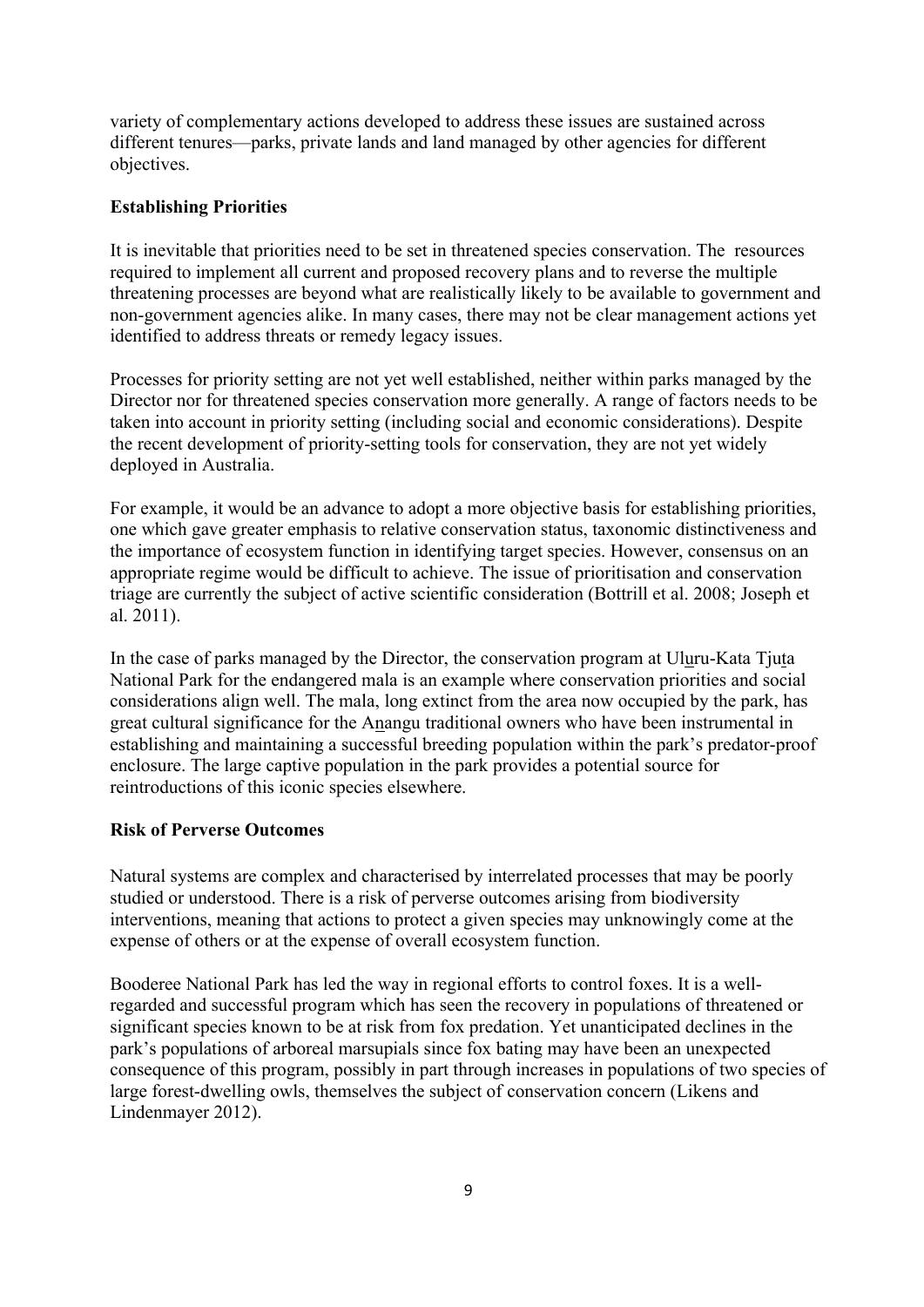The potential for perverse outcomes demonstrates the need to actively support research and monitoring programs that improve understanding of multi-species interactions and to integrate the results into park management.

# **Adequacy of Knowledge**

Responding to biodiversity threats may require acting without waiting for more complete knowledge. Inadequate information however can compromise the effectiveness and success of management actions. As noted above, Parks Australia uses collaborative partnerships with a wide range of government institutions and universities to progressively improve the knowledge base that underpins park management.

## **Resource Limitations**

Resources will always be constrained. A key task is to make best use of the resources available. The development by NERP researchers of new tools to improve targeting and priority setting is providing more creative solutions to resource constraints. These tools are also helping to guide decision-making in the face of scientific uncertainty.

The protection, conservation and recovery of ecosystems and native species will increasingly rely on cooperation between stakeholders, both within and outside protected area systems.

# **CONCLUSIONS**

Through our extensive monitoring, research partnerships and adaptive management, Parks Australia is working hard to conserve biodiversity and threatened species.

Establishing protected areas is a key component of strategies to protect threatened species but, in isolation, is insufficient. Protected area networks need to be well managed, informed by science and supported by complementary conservation actions across the surrounding landscape.

A diversity of approaches—both ecosystem-wide and species-specific in nature—is required to halt and reverse current declines in biodiversity.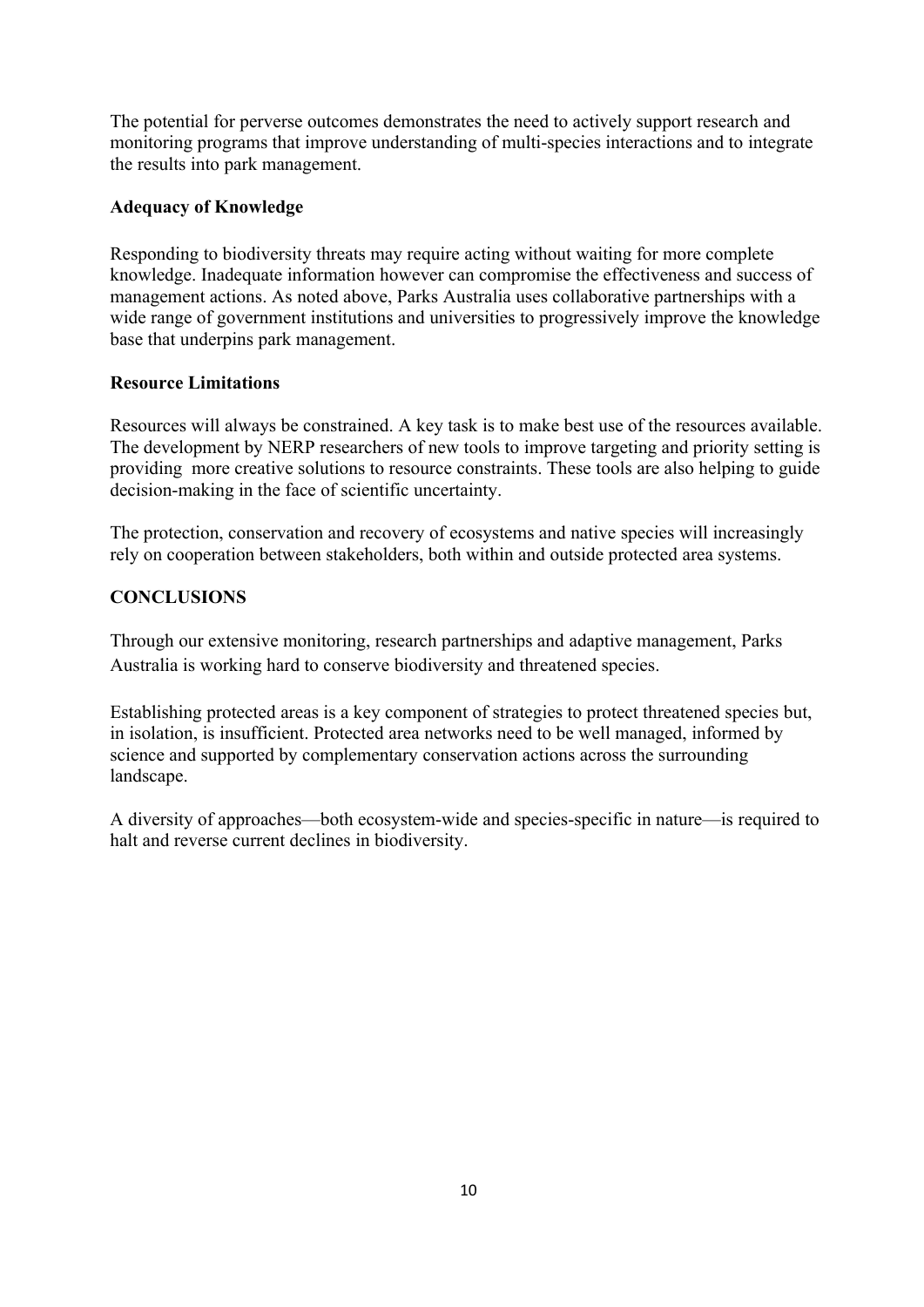## **REFERENCES**

Bottrill, M.C., Joseph, L.N., Carwardine, J., Bode, M., Cook, C., Game, E.T., Grantham, H., Kark, S., Linke, S., McDonald-Madden, E., Pressey, R.L., Walker, S., Wilson, K.A. and Possingham, H.P. (2008) Is conservation triage just smart decision making? *Trends in Ecology and Evolution* 1007:1-6.

Director of National Parks (2012) *Director of National Parks Annual Report 2011-12*. Director of National Parks, Canberra.

Joseph, L.N., Maloney, R.F. and Possingham, H.P. (2008) Optimal Allocation of Resources among Threatened Species: a Project Prioritization Protocol. *Conservation Biology* 23: 328- 338.

Lindenmayer, D.B., Dexter, N., MacGregor, C., Fortescue, M. and Cochrane, P. et al. Booderee National Park Management: connecting science and management. *Journal of Ecological Management & Restoration* (in press).

Likens, G.E. and Lindenmayer, D.B. (2012) Integrating approaches leads to more effective conservation of biodiversity. *Biodiversity Conservation* 21: 3323-3341.

Taylor, F.J., Sattler, P.S., Evans, M., Fuller, R.A., Watson, J.E.M. and Possingham, H.P. (2011) What works for threatened species recovery? An empirical evaluation for Australia. *Biodiversity and Conservation* 20: 767-777.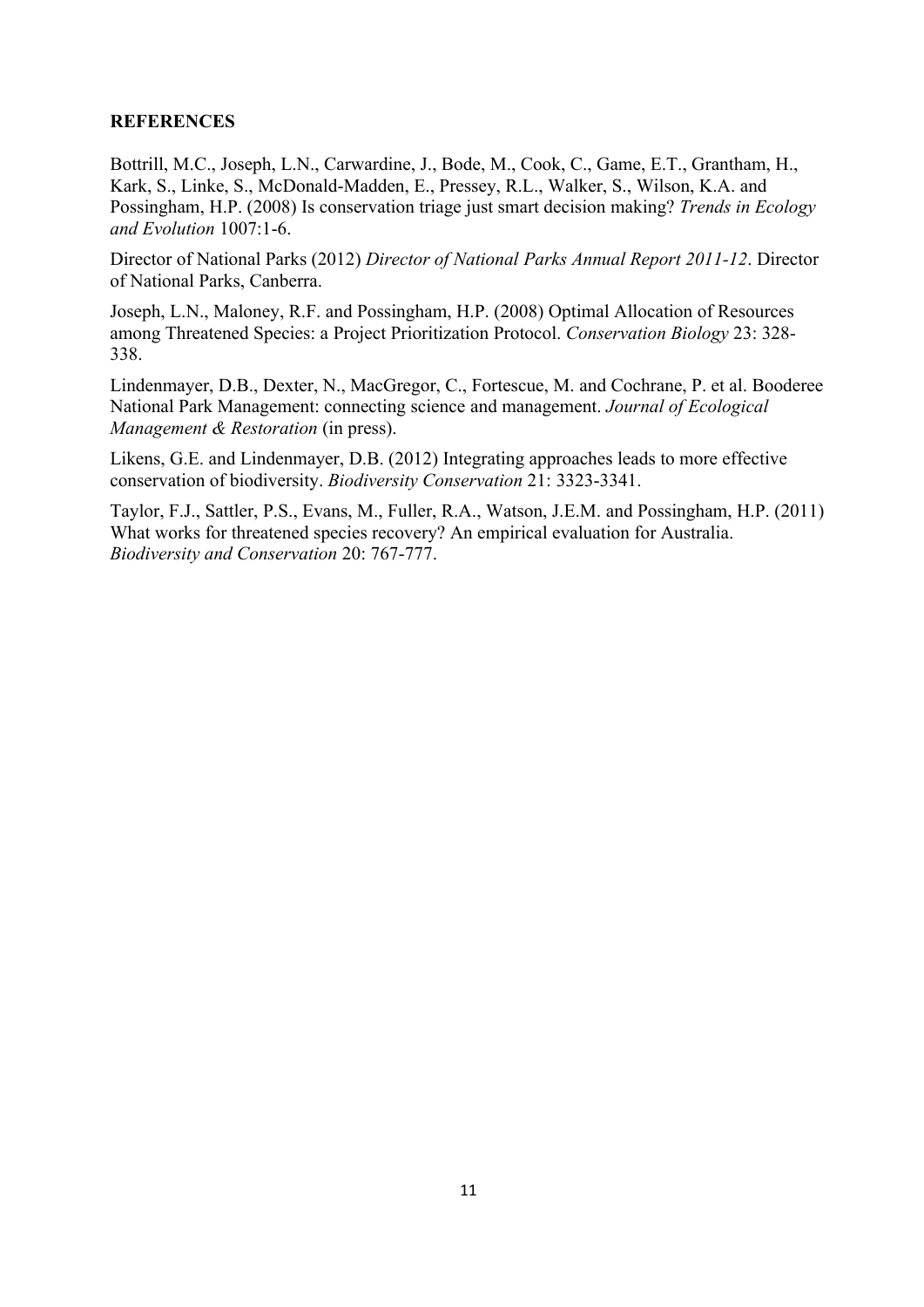#### **MAJOR BIODIVERSITY CONSERVATION UNDERTAKEN IN NATIONAL PARKS MANAGED BY PARKS AUSTRALIA**

This appendix is intended as a compilation of major biodiversity conservation activities undertaken in the six national parks managed by Parks Australia and does not provide any information on the results or outcomes of those activities

#### **Booderee National Park**

- Poison baiting program for the introduced red fox (*Vulpes vulpes*) commenced in 1999 and intensified in 2002.
- Control of invasive bitou bush (*Chrysanthemoides monilifera*) involving aerial spraying, ground spraying and burning techniques began in the 1990s and intensified in 2004.
- Long-term monitoring of park populations of the endangered eastern bristlebird (*Dasyornis brachypterus*), little penguin (*Eudyptula minor*) and shorebirds.
- Monitoring the effectiveness of fox baiting and of impact of macropod herbivory on vegetation cover following fire.
- Australian Research Council partnership study with the Australian National University, commenced in 2002 is examining impacts of weeds and fire on native species. Major surveys of 132 long-term sites are ongoing with high quality longitudinal data being assembled and analysed on mammal, reptile, frog and bird responses to vegetation type and fire regime.

## **Christmas Island National Park**

- Christmas Island Mine-site to Forest Rehabilitation Program initiated in 1989 (revamped in 2000) to restore areas of rainforest previously cleared for phosphate mining; the program has a focus on rehabilitation of nesting habitat for the endangered Abbott's booby (*Papasula abbotti*).
- On-going control program for invasive yellow crazy ants (*Anoplolepis gracilipes*) involving aerial spraying of supercolonies and follow-up targeted control. A three-year research program conducted by La Trobe University began in 2010, to identify biological control techniques as a long-term alternative to current pesticide-based control.
- Biennial Island Wide Survey undertaken since 2001, initially primarily to guide management of crazy ant control programs by mapping supercolonies and identifying areas for future control work; and by monitoring changes in red crab (*Gecarcoidea natalis*) burrow counts and burrow distribution and density. The survey also provides distributional data on other native and exotic species.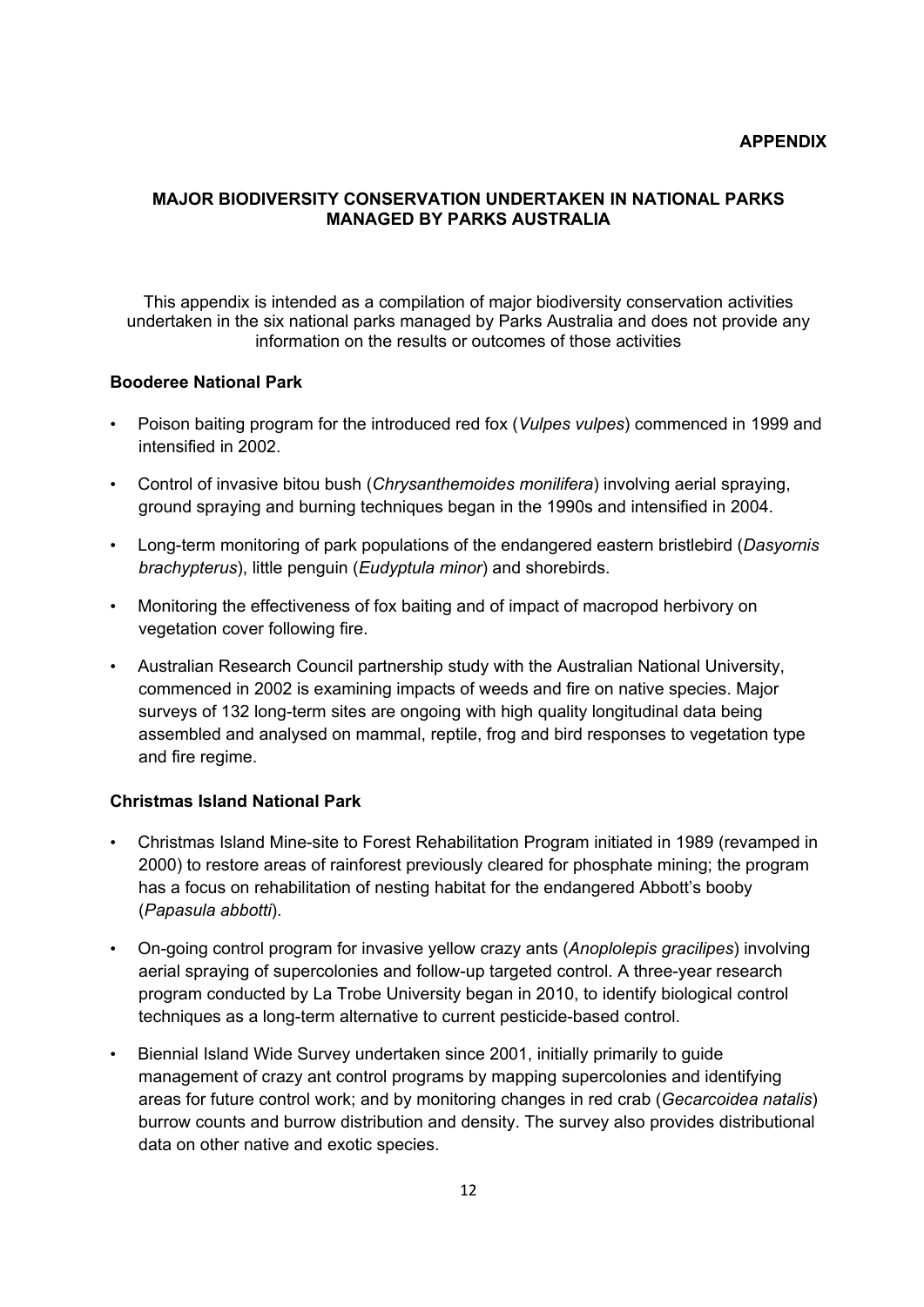- On-island and off-island captive breeding programs for two native reptiles—the blue-tailed skink (*Cryptoblepharus egeriae*) and Lister's gecko (*Lepidodactylus listeri*)—was established in 2009 in response to on-going drastic declines in native reptile populations.
- Island-wide rat and cat management program established in 2010, in collaboration with the island's principal land management agencies.

# **Kakadu National Park**

- Long-term monitoring of 152 fire plots, as part of the evaluation of the park's fire management program, began in 1995 and is used to measure the outcomes of fire management practices and identify potential impacts of management activities on the ecosystem. The program covers three of the Top End's major national parks—Kakadu, Nitmiluk and Litchfield national parks.
- The Stone Country Burning Program was initiated in 2007 with the aim of reducing the incidence of late dry season intense fires in the park's stone country in the Arnhem Plateau. The program involves traditional owners in bushwalking/burning activities and aims to establish an appropriate fire regime to protect sensitive biodiversity values as well as to facilitate cultural activities on country.
- Ongoing monitoring and control of introduced plants including *Mimosa pigra*, mission grass (*Pennisetum polystachion*), olive hymenachne (*Hymenachne amplexicaulis*), salvinia (*Salvinia molesta*) at Yellow Water and gamba grass (*Andropogon gayanus*).
- The Biodiversity Hotspot Survey began in 2008 as a major collaborative project with the Northern Territory government and involves targeted surveys of threatened species in recognised biodiversity hotspots in the park, largely in the Arnhem Plateau, targeting several declining small to medium-sized mammals including the threatened northern quoll (*Dasyurus hallacutus*) and the brush-tailed rabbit-rat (*Conilurus penicillatus*).
- A collaborative project with the University of Sydney and the Territory Wildlife Park to train northern quolls to avoid cane toads (*Rhinella marina*) as prey and to investigate whether this behaviour is passed on to their offspring began in the park in 2009.
- Six projects funded through the Australian Government's National Environmental Research Program (NERP), focusing on the potential impact of climate change on wetland and coastal environments; a further NERP-funded project focussing on the potential impact of feral cats on small mammals is being planned.
- Monitoring program for two inshore dolphin species, Australian snubfin (*Orcaella heinsohni*) and Indo-Pacific (*Sousa chinensis*), and their habitat requirements was completed in 2011.
- Studies of estuarine crocodile (*Crocodylus porosus*) populations underway since 1979.
- Annual surveys of nesting sites of the threatened flatback turtle (*Natator depressus*) in coastal areas of the park have been undertaken since 1995.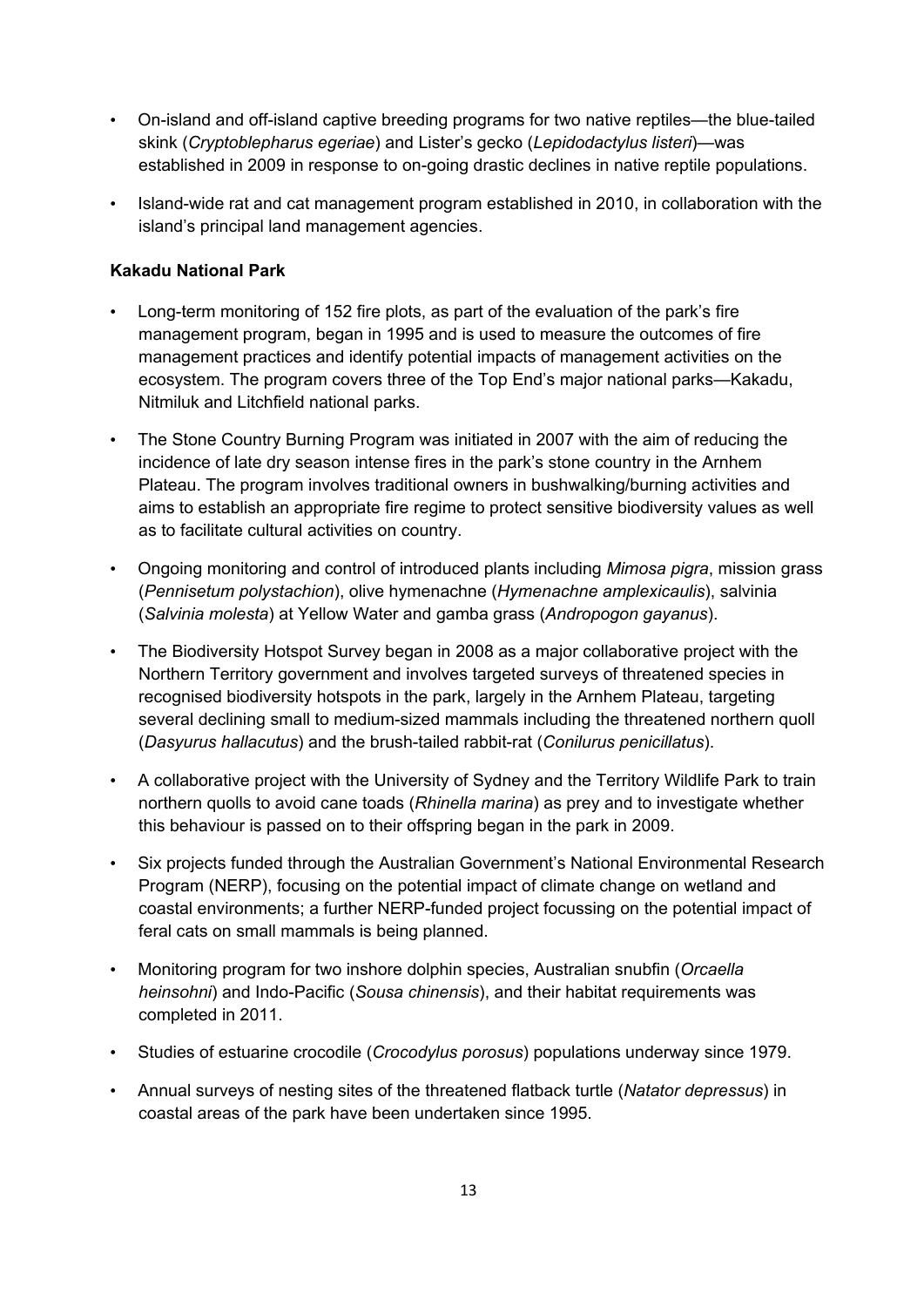# **Norfolk National Park**

- Monitoring of black rat (*Rattus rattus*) numbers to evaluate effectiveness of on-going introduced rodent management program; supported by cat trapping program.
- Long-term weed management program, undertaken in accordance with the park's weed control strategy.
- Monitoring and recording nest sites of the threatened Norfolk Island green parrot (*Cyanoramphus cookii*) and morepork (*Ninox novaeseelandiae undulata*) which commenced in the 1980s.
- Monitoring of seabird abundance on the Phillip Island section of the park, a major nesting site for seabirds including species no longer found on the main island.
- A new monitoring regime for the park is in its early stages of implementation and aims to assess the effectiveness of natural resource management programs via outcomes rather than outputs. Previous monitoring was largely activity-based, eg number of pests removed or area of vegetation treated—the new monitoring program will focus on outcome approaches, eg tracking trends in population numbers of forest birds over time and assessing the extent of increase in the area and density of native habitat.

# **Pulu Keeling National Park**

- Monitoring of the park's population of the red-footed booby (*Sula sula*) began in 1985.
- Systematic monitoring of marine turtles has been maintained over the last ten years.
- Monitoring of the endemic and threatened Cocos buff-banded rail (*Gallirallus philippensis andrewsi*) which is now restricted to the park began in 1999; establishment of a second population via translocation to an island in the park's neighbouring southern atoll is being planned.
- A biennial Island Wide Survey was established for the park in 2008 to provide baseline biodiversity information and incorporates existing species-specific monitoring programs.

# **Uluru-Kata Tjuta National Park**

- Biennial fauna monitoring across eight habitat types (includes ten mammals, 65 reptiles and 93 bird species) undertaken since 1990.
- Targeted annual monitoring for the threatened *tjakura* or great desert skink (*Liopholis kintorei*) and *murtja* or brush-tailed mulgara (*Dasycercus blythi*) undertaken since 1999.
- A range of other significant species are monitored including invertebrates in the pools on Uluru, seven target species of rare flora in the mesic habitats of Uluru and Kata Tjuta and the threatened *itjaritjari* or southern marsupial mole (*Notoryctes typhlops*) in various spinifex habitats.
- A reintroduction program for the threatened mala or rufous hare wallaby (*Lagorchestes hirsutus*) began in 2005 with the construction of a 170 hectare predator-proof enclosure